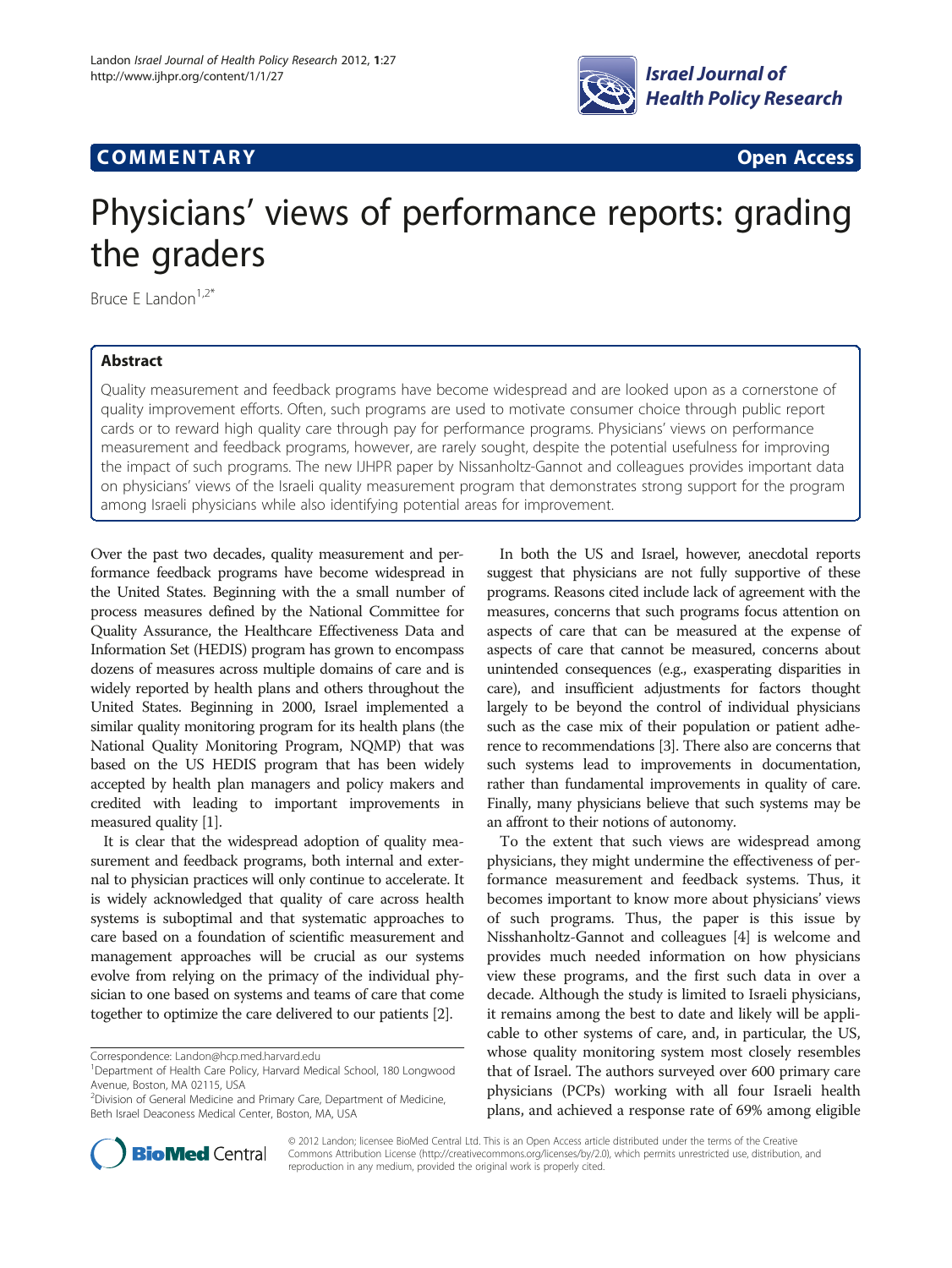physicians. The survey covered a broad array of topics related to the quality measurement program.

The Israeli quality monitoring system currently tracks 40 or so indicators in the areas of preventive services and care of patients with chronic conditions such as diabetes and asthma. Of note, and in contrast to most quality measurement programs in the US, neither plans nor physicians are rewarded for high performance and plan specific data were only recently released, and this was done in a manner that makes plan-level comparisons difficult. Thus, the primary focus of the program is on motivating internal quality improvement (although it is certainly quite likely that the specter of more transparent public reporting and pay for performance hang like a sword of Damocles ready to be dropped if quality is thought to be insufficient or not improving in an expected trajectory).

In general, the survey results demonstrate broad support for the quality measurement program among Israeli PCPs. Almost all physicians felt the program was important or very important and supported the continuation of the program. Even more importantly, half of physicians had made changes in their practices to improve performance. Only a small minority of physicians (9%) felt that the program led to deterioration of their relationships with patients, whereas over half felt that their relationships had improved. In general, the broad support among physicians allays concerns that physicians will work to undermine the effectiveness of the program.

There were, however, some reasons for concern as well as opportunities to improve the program. Although support was broad, about one-third of physicians felt that monitoring led to unnecessary treatment or tests and two-thirds felt that their workload had increased amid excessive management pressure to enhance performance on the measures. Similarly, about two-thirds of physicians felt that adherence to the standards distracted them from other clinical issues to a moderate or great extent and 20% felt that the program had impacted their job satisfaction negatively. Finally, about one-third of respondents felt that some of the indicators needed to be modified and that measurement programs need to take into account other factors that might contribute to care including general health, psychosocial, and sociodemographic status. This is of particular importance given that the Israeli program is simply informational, without the "teeth" of many programs that have been instituted elsewhere such as the UK or US. It is likely that physicians subject to more transparent public reporting or pay for performance based on these reports would feel more strongly about these issues.

Finally, it is important to develop deeper understanding of the processes by which measurement of quality is translated into improvements in quality. Given the broad adoption of electronic health records in Israel and the availability of data from these records, the Israeli

quality-monitoring program is based on routine clinical data that is available for all applicable members. Despite this uniform substrate, it is likely that there are myriad approaches taken to improving performance on these measures. These may range from the use of population health managers and outreach personnel to the incorporation of electronic tools such as prompts or reminders or the empowerment of clinical team members to implement recommended screening and monitoring by protocol. The approaches used will be specific to the context of the practice related to both the practice organization and structure and the patient population served, but it is likely that effective approaches can be disseminated. Thus, although the current study provides data on the acceptance of the Israeli NQMP, it does little to add to our understanding of the effectiveness of various approaches taken towards improving performance on these measures. A previous study by the authors relates to this issue, although its focus is at the level of the health plan, and not approaches taken by physician practices within the plan [[5](#page-2-0)].

There also are many questions left unanswered by this study and others that are of importance to the field. The NQMP focuses on a somewhat smaller set of measures than does HEDIS and far fewer than the Quality and Outcomes Framework implemented in the United Kingdom. What is the optimal number of measures to track? Does the inclusion of more measures lead to increased adoption of across the board quality improvement programs or, alternatively, does this increase the likelihood of unintended problems with unmeasured aspects of care? How can the design of measures be improved, particular given the availability of electronic clinical data in Israel? For instance, rather than simply focusing on control of LDL, the appropriateness of treatment can also be examined. For instance, perhaps credit should be given for appropriate treatment (e.g., maximal dose of a statin), even if the goal of LDL cholesterol level is not achieved. Thus, the availability of clinical data in the Israeli quality monitoring system, in contrast to the situation in the U.S., creates opportunities for the development of more clinically nuanced measures that might be even better accepted by physicians while also decreasing excessive attention given to meeting measures that are not always clinically appropriate.

Understanding the views of physicians is important to gauging the impact of performance improvement programs. Just as these programs seek to continuously improve the care delivered to patients, quality measurement programs themselves must be subjected to ongoing monitoring to improve the quality and usability of the program for those on the front lines delivering care. Thus, the data presented by studies such as the one reported in this issue will be of continuing importance as we strive to implement and